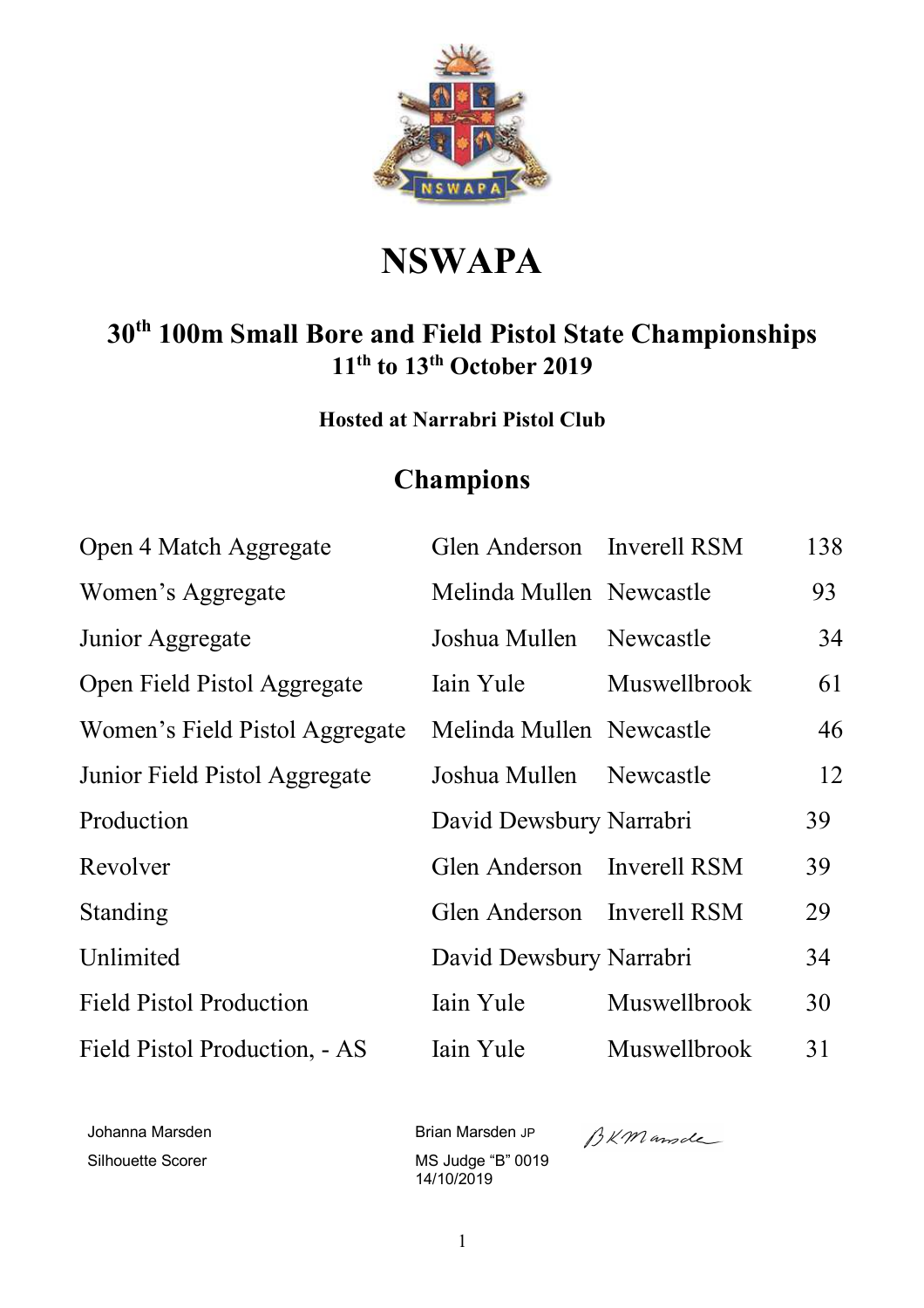#### **100m Open Aggregate**

| Aggregate |    | <b>Top Surname</b> | Name           | Club                | Prod        | Rev | <b>Stand</b> | Unlim |
|-----------|----|--------------------|----------------|---------------------|-------------|-----|--------------|-------|
| 138       | 0  | Anderson           | Glen           | <b>Inverell RSM</b> | 37          | 39  | 29           | 33    |
| 135       |    | 0 Yule             | lain           | <b>Muswellbrook</b> | 37          | 36  | 29           | 33    |
| 133       | 0  | Dewsbury           | David          | Narrabri            | 39          | 36  | 24           | 34    |
| 122       | 0  | Anderson           | Tim            | Narrabri            | 37          | 36  | 19           | 30    |
| 111       | 0  | Ford               | Jack           | Narrabri            | 33          | 32  | 19           | 27    |
| 110       | 0  | <b>Brown</b>       | Richard        | Kurrajong           | 36          | 27  | 16           | 31    |
| 104       | 0  | Ellem              | <b>Neville</b> | Newcastle           | 26          | 33  | 24           | 21    |
| 101       | 0  | Wilkins            | Paul           | Narrabri            | 32          | 34  | 9            | 26    |
| 101       |    | Anderson           | Terry          | Narrabri            | 26          | 28  | 23           | 24    |
| 98        | 0  | Howitt             | Paul           | Newcastle           | 33          | 27  | 17           | 21    |
| 93        | 0  | Mullen             | Melinda        | Newcastle           | 34          | 12  | 19           | 28    |
| 88        | 0  | Parsons            | Darren         | Newcastle           | 30          | 26  | 9            | 23    |
| 84        | 0  | Marsden            | Brian          | Newcastle           | 30          | 21  | 15           | 18    |
| 79        | 0  | Roberts            | <b>Derek</b>   | Newcastle           | 26          | 21  | 13           | 19    |
| 66        | 0  | Robinson           | John           | Newcastle           | 18          | 23  | 15           | 10    |
| 44        | 0  | <b>Wilkins</b>     | Janice         | Narrabri            | 22          | 13  | 0            | 9     |
| 43        | 0  | Ellem              | Kerrie         | Newcastle           | $\mathbf 0$ | 24  | $\mathbf{0}$ | 19    |
| 34        | 0. | Mullen             | Joshua         | Newcastle           | 8           | 11  | 6            | 9     |
| 34        | 0  | Pender             | Ann            | Capertee            | 15          | 8   | 11           | 0     |
| 17        |    | 0 Pender           | John           | Capertee            | 6           | 6   | 5            | 0     |

#### **100m Womens Aggregate**

| <b>Aggregate Top</b> | Surname        | <b>Name</b> | Club      | Prod | Rev | <b>Stand</b> | Unlim |
|----------------------|----------------|-------------|-----------|------|-----|--------------|-------|
| 93                   | Mullen         | Melinda     | Newcastle | 34   | 12  | 19           | 28    |
| 44                   | <b>Wilkins</b> | Janice      | Narrabri  | 22   | 13  |              | 9     |
| 43                   | Ellem          | Kerrie      | Newcastle |      | 24  |              | 19    |
| 34                   | Pender         | Ann         | Capertee  | 15   | 8   |              |       |

#### **100m Juniors Aggregate**

|    | <b>Aggregate Top Surname Name</b> |        | <b>Club</b> |      | <b>Prod Rev Stand Unlim</b> |     |
|----|-----------------------------------|--------|-------------|------|-----------------------------|-----|
| 34 | 0 Mullen                          | Joshua | Newcastle   | 8 11 | <b>6</b>                    | - 9 |

Johanna Marsden Brian Marsden JP

Silhouette Scorer MS Judge "B" 0019 14/10/2019

BKMande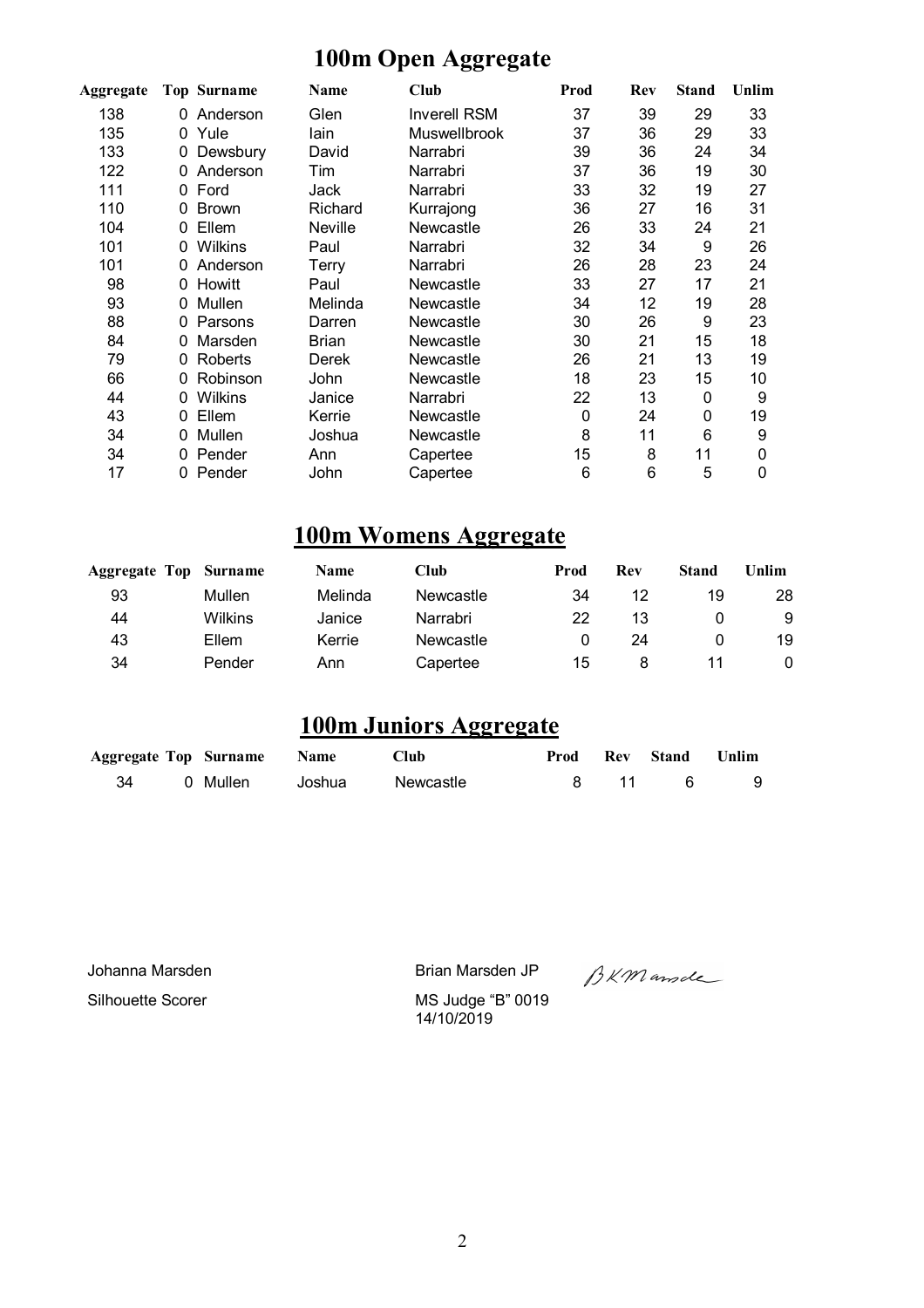### **Field Pistol Aggregate**

| Aggregate | <b>Surname</b> | Name         | <b>Club</b>         | Production | <b>Any Sight</b> |
|-----------|----------------|--------------|---------------------|------------|------------------|
| 61        | Yule           | lain         | <b>Muswellbrook</b> | 30         | 31               |
| 57        | Anderson       | Glen         | <b>Inverell RSM</b> | 26         | 31               |
| 55        | Anderson       | Tim          | Narrabri            | 28         | 27               |
| 53        | Anderson       | Terry        | Narrabri            | 26         | 27               |
| 49        | Marsden        | <b>Brian</b> | Newcastle           | 22         | 27               |
| 46        | Mullen         | Melinda      | Newcastle           | 21         | 25               |
| 36        | <b>Wilkins</b> | Paul         | Narrabri            | 18         | 18               |
| 35        | Howitt         | Paul         | Newcastle           | 15         | 20               |
| 34        | Pender         | Ann          | Capertee            | 17         | 17               |
| 33        | <b>Brown</b>   | Richard      | Kurrajong           | 18         | 15               |
| 32        | Robinson       | <b>John</b>  | Newcastle           | 10         | 22               |
| 27        | <b>Roberts</b> | Derek        | Newcastle           | 10         | 17               |
| 27        | Pender         | John         | Capertee            | 13         | 14               |
| 26        | Ellem          | Kerrie       | Newcastle           | 15         | 11               |
| 18        | Ellem          | Neville      | Newcastle           | 10         | 8                |
| 12        | Mullen         | Joshua       | Newcastle           | 6          | 6                |

## **Ladies' Field Pistol Aggregate**

| Aggregate | Surname | <b>Name</b> | Club      | <b>Production</b> | Any Sight |
|-----------|---------|-------------|-----------|-------------------|-----------|
| 46        | Mullen  | Melinda     | Newcastle | 21                | 25        |
| 34        | Pender  | Ann         | Capertee  | 17                |           |
| 26        | Ellem   | Kerrie      | Newcastle | 15                |           |

### **Junior's Field Pistol Aggregate**

| Aggregate | <b>Surname</b> | <b>Name</b> | Club      | <b>Production</b> Any Sight |  |
|-----------|----------------|-------------|-----------|-----------------------------|--|
| 12        | Mullen         | Joshua      | Newcastle |                             |  |

Silhouette Scorer MS Judge "B" 0019

Johanna Marsden Brian Marsden JP

14/10/2019

BKMande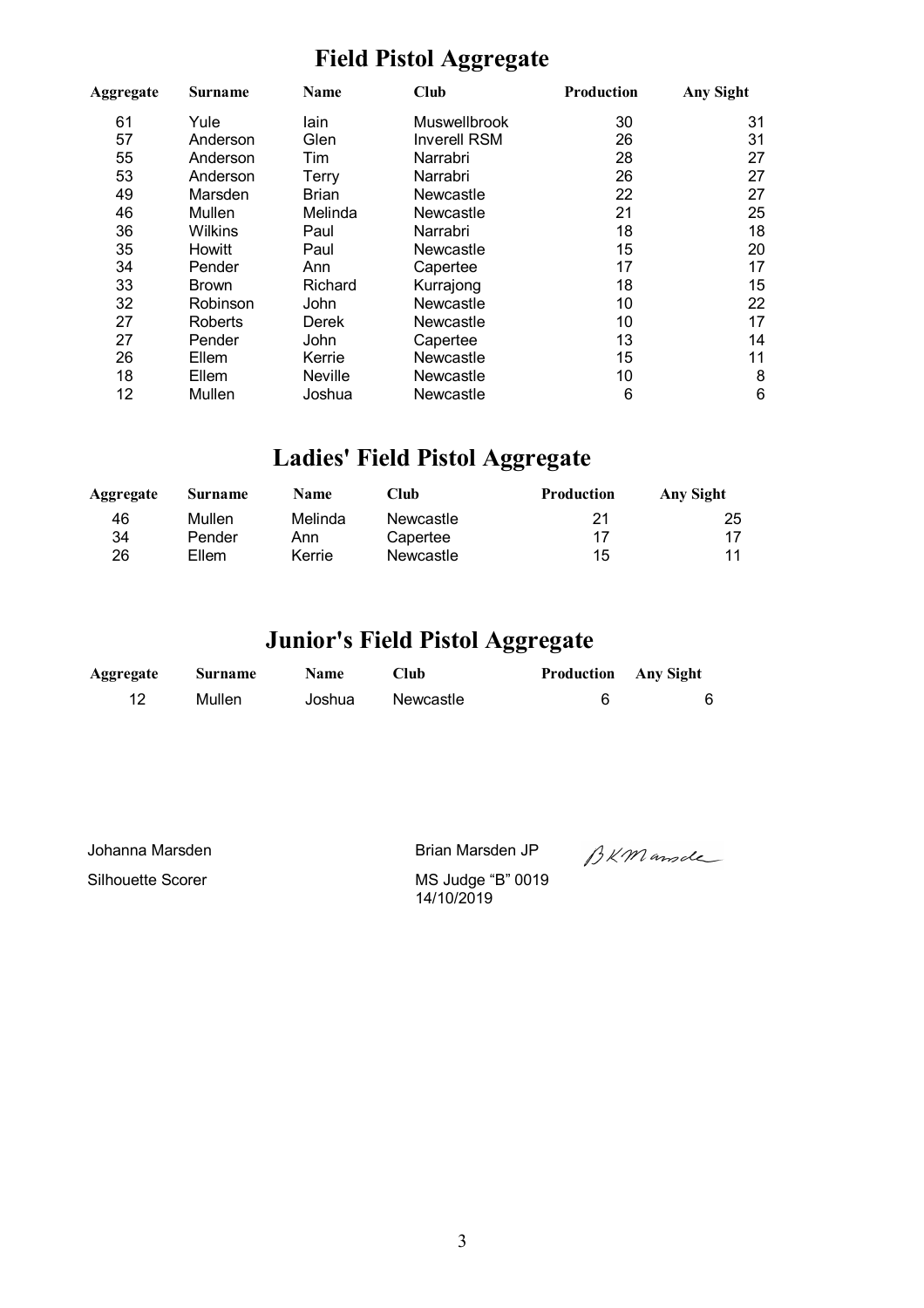#### **100m Production Off Gun**

| <b>Name</b>  | <b>Surname</b> | Club                | Grade Grade | <b>Total</b> | <b>Top</b> |                  |                | Chic Pig Turk Ram |                |
|--------------|----------------|---------------------|-------------|--------------|------------|------------------|----------------|-------------------|----------------|
| David        | Dewsbury       | Narrabri            | <b>INT</b>  | 39           |            | 10               | 10             | 9                 | 10             |
| lain         | Yule           | <b>Muswellbrook</b> | <b>INT</b>  | 37           |            | 10               | 9              | 9                 | 9              |
| Tim          | Anderson       | Narrabri            | <b>INT</b>  | 37           |            | 10               | 10             | 8                 | 9              |
| Glen         | Anderson       | <b>Inverell RSM</b> | INT         | 37           |            | 10               | 10             | 8                 | 9              |
| Richard      | <b>Brown</b>   | Kurrajong           | <b>INT</b>  | 36           |            | 10               | 9              | 10                | 7              |
| Melinda      | Mullen         | Newcastle           | AAA         | 34           |            | 9                | 9              | 9                 | $\overline{7}$ |
| Paul         | Howitt         | Newcastle           | AA          | 33           |            | 9                | 10             | 4                 | 10             |
| Jack         | Ford           | Narrabri            | AA          | 33           |            | 9                | 10             | 7                 | 7              |
| Paul         | Wilkins        | Narrabri            | AAA         | 32           |            | $\boldsymbol{9}$ | 10             | $\overline{7}$    | 6              |
| <b>Brian</b> | Marsden        | Newcastle           | <b>AAA</b>  | 30           |            | 8                | 9              | $\overline{7}$    | 6              |
| Darren       | Parsons        | Newcastle           | AA          | 30           |            | 10               | 10             | 5                 | 5              |
| Derek        | Roberts        | Newcastle           | A           | 26           |            | 7                | 9              | 4                 | 6              |
| Neville      | Ellem          | Newcastle           | <b>INT</b>  | 26           |            | 6                | 9              | $\overline{7}$    | 4              |
| Terry        | Anderson       | Narrabri            | AAA         | 26           |            | 8                | 9              | 7                 | 2              |
| Janice       | <b>Wilkins</b> | Narrabri            | A           | 22           |            | 8                | 5              | 3                 | 6              |
| John         | Robinson       | Newcastle           | <b>AAA</b>  | 18           |            | 6                | $\overline{7}$ | $\overline{2}$    | 3              |
| Ann          | Pender         | Capertee            | A           | 15           |            | 7                | 6              | 1                 | 1              |
| Joshua       | Mullen         | Newcastle           | В           | 8            |            | 3                | 3              | 0                 | $\overline{2}$ |

## **100m Revolver Off Gun**

| <b>Name</b>  | <b>Surname</b> | <b>Club</b>         | Grade Grade | <b>Total</b> | <b>Top</b> |                |                  | Chic Pig Turk Ram |                |
|--------------|----------------|---------------------|-------------|--------------|------------|----------------|------------------|-------------------|----------------|
| Glen         | Anderson       | <b>Inverell RSM</b> | <b>INT</b>  | 39           |            | 10             | 10               | 9                 | 10             |
| lain         | Yule           | Muswellbrook        | <b>INT</b>  | 36           |            | 10             | 10               | $\overline{7}$    | 9              |
| Tim          | Anderson       | Narrabri            | <b>INT</b>  | 36           |            | 9              | 10               | 10                | 7              |
| David        | Dewsbury       | Narrabri            | <b>INT</b>  | 36           |            | 10             | 10               | 9                 | 7              |
| Paul         | Wilkins        | Narrabri            | <b>AAA</b>  | 34           |            | 10             | 10               | 6                 | 8              |
| Neville      | Ellem          | Newcastle           | AAA         | 33           |            | 10             | 10               | $\overline{7}$    | 6              |
| Jack         | Ford           | Narrabri            | AAA         | 32           |            | 10             | $\boldsymbol{9}$ | 5                 | 8              |
| Terry        | Anderson       | Narrabri            | AAA         | 28           |            | 10             | $\overline{7}$   | 4                 | 7              |
| Paul         | Howitt         | Newcastle           | AA          | 27           |            | 5              | 9                | $\overline{7}$    | 6              |
| Richard      | <b>Brown</b>   | Kurrajong           | <b>INT</b>  | 27           |            | 9              | 8                | 5                 | 5              |
| Darren       | Parsons        | Newcastle           | AA          | 26           |            | 9              | 6                | 5                 | 6              |
| Kerrie       | Ellem          | Newcastle           | AA          | 24           |            | 8              | $6\phantom{1}6$  | 6                 | 4              |
| John         | Robinson       | Newcastle           | AA          | 23           |            | 6              | $\overline{7}$   | 4                 | 6              |
| <b>Brian</b> | Marsden        | Newcastle           | AAA         | 21           |            | 6              | 5                | 5                 | 5              |
| Derek        | <b>Roberts</b> | Newcastle           | AA          | 21           |            | $\overline{7}$ | $\overline{7}$   | 3                 | 4              |
| Janice       | Wilkins        | Narrabri            | A           | 13           |            | 4              | 6                | $\overline{2}$    | 1              |
| Melinda      | Mullen         | Newcastle           | AAA         | 12           |            | 6              | 3                | $\overline{2}$    | 1              |
| Joshua       | Mullen         | Newcastle           | B           | 11           |            | 4              | 4                | 1                 | $\overline{2}$ |
| Ann          | Pender         | Capertee            | A           | 8            |            | $\overline{2}$ | $\overline{2}$   | $\overline{2}$    | $\overline{2}$ |
| John         | Pender         | Capertee            | Α           | 6            |            | 3              | $\mathbf{3}$     | $\mathbf 0$       | $\mathbf 0$    |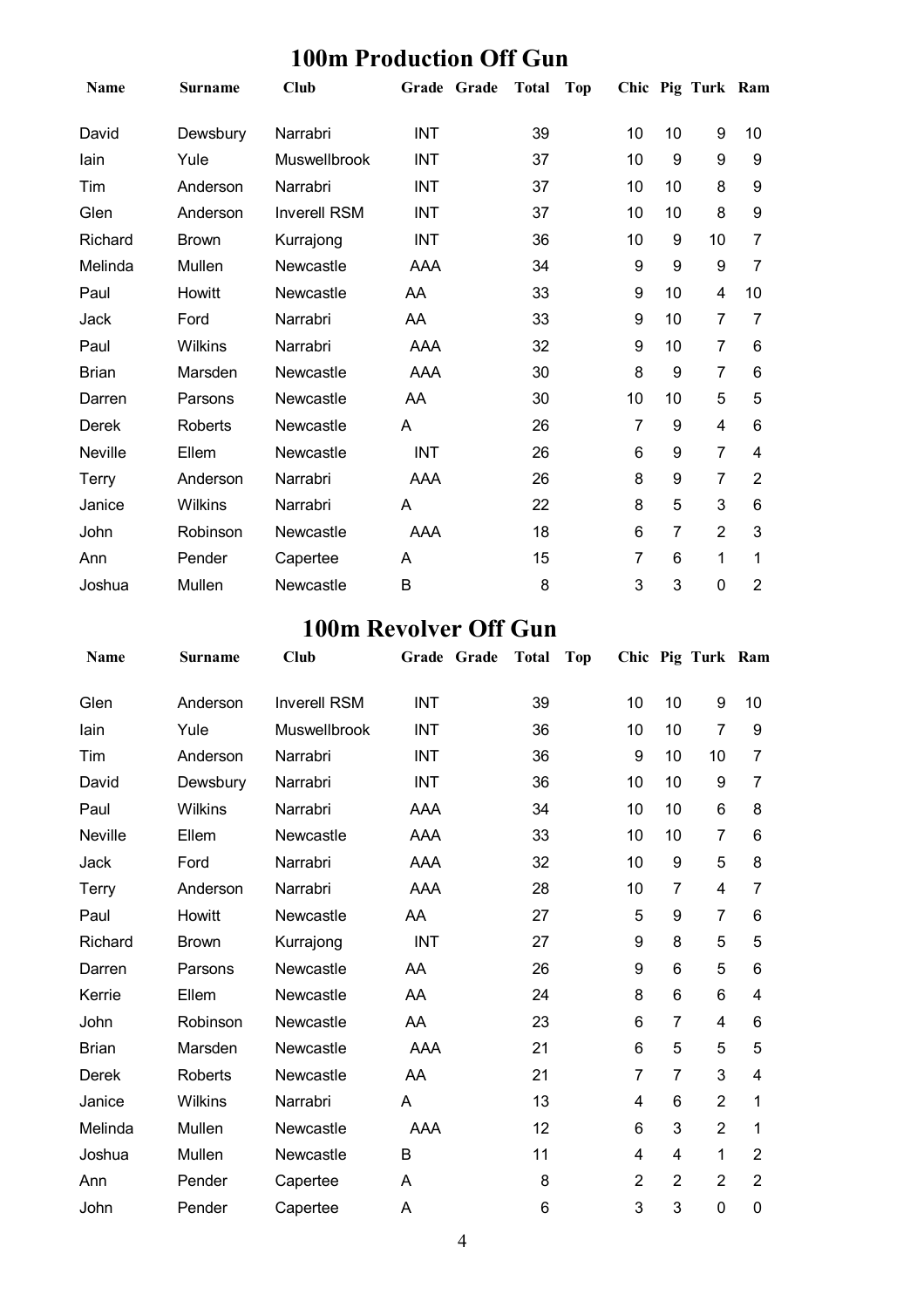|              |                |                     | o           |              |                |                |                         |                   |                |
|--------------|----------------|---------------------|-------------|--------------|----------------|----------------|-------------------------|-------------------|----------------|
| <b>Name</b>  | <b>Surname</b> | <b>Club</b>         | Grade Grade | <b>Total</b> | <b>Top</b>     |                |                         | Chic Pig Turk Ram |                |
| Glen         | Anderson       | <b>Inverell RSM</b> | <b>INT</b>  | 29           | $\mathbf{1}$   | 9              | 8                       | 5                 | 7              |
| lain         | Yule           | Muswellbrook        | <b>INT</b>  | 29           | $\overline{2}$ | 10             | $\overline{7}$          | 6                 | 6              |
| David        | Dewsbury       | Narrabri            | AAA         | 24           |                | 6              | 8                       | 4                 | 6              |
| Neville      | Ellem          | Newcastle           | AAA         | 24           |                | 8              | 5                       | $\overline{7}$    | 4              |
| Terry        | Anderson       | Narrabri            | AAA         | 23           |                | 9              | $6\phantom{1}6$         | 3                 | 5              |
| Melinda      | Mullen         | Newcastle           | <b>INT</b>  | 19           |                | 7              | 6                       | $\overline{2}$    | 4              |
| Jack         | Ford           | Narrabri            | AA          | 19           |                | 7              | $\overline{7}$          | $\overline{2}$    | 3              |
| Tim          | Anderson       | Narrabri            | <b>INT</b>  | 19           |                | 8              | $\overline{7}$          | 1                 | 3              |
| Paul         | Howitt         | Newcastle           | A           | 17           |                | 6              | 4                       | 3                 | 4              |
| Richard      | <b>Brown</b>   | Kurrajong           | AA          | 16           |                | 5              | 5                       | 4                 | $\overline{2}$ |
| John         | Robinson       | Newcastle           | AAA         | 15           |                | 5              | $\overline{5}$          | 1                 | 4              |
| <b>Brian</b> | Marsden        | Newcastle           | AAA         | 15           |                | 6              | $6\phantom{1}6$         | 1                 | $\overline{2}$ |
| Derek        | Roberts        | Newcastle           | A           | 13           |                | 6              | 4                       | 0                 | 3              |
| Ann          | Pender         | Capertee            | A           | 11           |                | 4              | 6                       | 1                 | 0              |
| Darren       | Parsons        | Newcastle           | A           | 9            |                | 4              | $\overline{2}$          | 1                 | $\overline{2}$ |
| Paul         | Wilkins        | Narrabri            | AA          | 9            |                | 3              | $\overline{\mathbf{4}}$ | $\overline{2}$    | 0              |
| Joshua       | Mullen         | Newcastle           | B           | 6            |                | $\overline{2}$ | $\overline{2}$          | 0                 | $\overline{2}$ |
| John         | Pender         | Capertee            | AA          | 5            |                | 1              | 1                       | 0                 | 3              |

#### **100m Standing Off Gun**

## **100m Unlimited Half Scale Off Gun**

| <b>Name</b>  | <b>Surname</b> | <b>Club</b>         | Grade      | Grade TotalTop Gun Chick Pig Turk Ram |                |                |                |                 |
|--------------|----------------|---------------------|------------|---------------------------------------|----------------|----------------|----------------|-----------------|
| David        | Dewsbury       | Narrabri            | AAA        | 34                                    | 10             | 9              | 5              | 10              |
| Glen         | Anderson       | <b>Inverell RSM</b> | <b>INT</b> | 33                                    | 9              | 10             | $\overline{7}$ | $\overline{7}$  |
| lain         | Yule           | Muswellbrook        | AAA        | 33                                    | 10             | 10             | 6              | $\overline{7}$  |
| Richard      | <b>Brown</b>   | Kurrajong           | AAA        | 31                                    | 10             | 9              | 6              | $6\phantom{1}6$ |
| Tim          | Anderson       | Narrabri            | AAA        | 30                                    | 10             | 9              | 3              | 8               |
| Melinda      | Mullen         | Newcastle           | AA         | 28                                    | 9              | 8              | 4              | $\overline{7}$  |
| Jack         | Ford           | Narrabri            | AA         | 27                                    | 10             | 7              | 4              | 6               |
| Paul         | Wilkins        | Narrabri            | AA         | 26                                    | 10             | 5              | 6              | 5               |
| <b>Terry</b> | Anderson       | Narrabri            | AA         | 24                                    | 6              | 9              | 4              | 5               |
| Darren       | Parsons        | Newcastle           | Α          | 23                                    | 6              | 7              | 4              | $6\phantom{1}6$ |
| Paul         | Howitt         | Newcastle           | AA         | 21                                    | 9              | 5              | 3              | $\overline{4}$  |
| Neville      | Ellem          | Newcastle           | AA         | 21                                    | $\overline{4}$ | $\overline{7}$ | $\overline{7}$ | 3               |
| Derek        | <b>Roberts</b> | Newcastle           | B          | 19                                    | 4              | $\overline{7}$ | 3              | 5               |
| Kerrie       | Ellem          | Newcastle           | AA         | 19                                    | 6              | 5              | 4              | $\overline{4}$  |
| <b>Brian</b> | Marsden        | Newcastle           | AA         | 18                                    | 8              | 4              | 0              | 6               |
| John         | Robinson       | Newcastle           | AA         | 10                                    | 5              | 4              | 0              | 1               |
| Joshua       | Mullen         | Newcastle           | В          | 9                                     | 3              | 1              | 1              | 4               |
| Janice       | <b>Wilkins</b> | Narrabri            | B          | 9                                     | $\overline{2}$ | 4              | 3              | $\mathbf 0$     |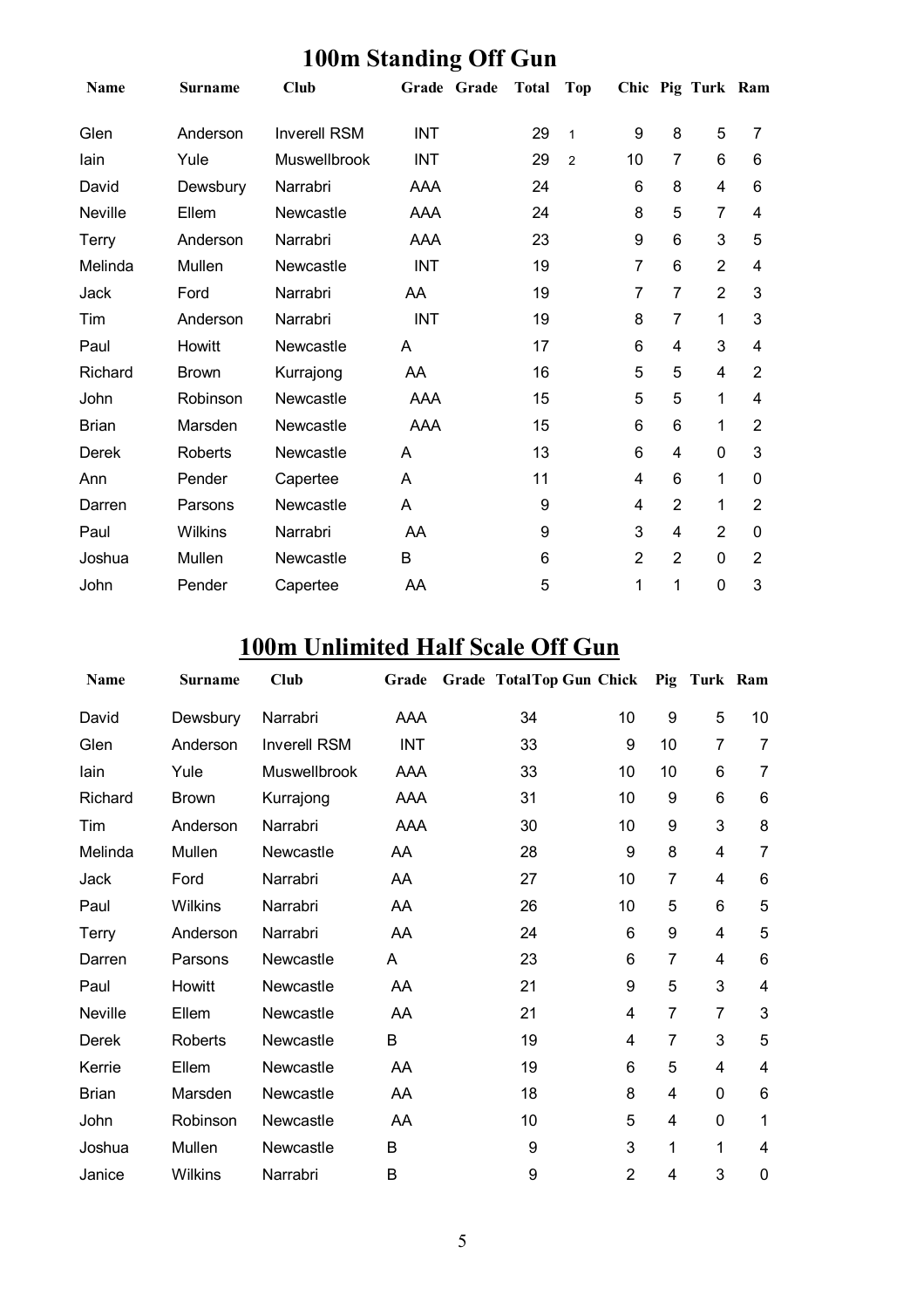| Name         | <b>Surname</b> | Club                | Grade Grade | <b>Total</b> | Top            |                | Chic Pig Turk Ram |                |
|--------------|----------------|---------------------|-------------|--------------|----------------|----------------|-------------------|----------------|
| lain         | Yule           | Muswellbrook        | INT         | 30           | 10             | 9              | 5                 | 6              |
| Tim          | Anderson       | Narrabri            | INT         | 28           | 7              | 7              | 6                 | 8              |
| Terry        | Anderson       | Narrabri            | AAA         | 26           | 9              | 5              | 6                 | 6              |
| Glen         | Anderson       | <b>Inverell RSM</b> | <b>INT</b>  | 26           | 9              | 6              | 5                 | 6              |
| <b>Brian</b> | Marsden        | Newcastle           | AAA         | 22           | 9              | 8              | 1                 | 4              |
| Melinda      | Mullen         | Newcastle           | AAA         | 21           | 7              | 5              | 3                 | 6              |
| Richard      | <b>Brown</b>   | Kurrajong           | AA          | 18           | 6              | 5              | $\overline{2}$    | 5              |
| Paul         | <b>Wilkins</b> | Narrabri            | AA          | 18           | 9              | 5              | $\overline{2}$    | $\overline{2}$ |
| Ann          | Pender         | Capertee            | AAA         | 17           | 6              | 5              | $\overline{2}$    | 4              |
| Kerrie       | Ellem          | Newcastle           | AA          | 15           | 4              | $\overline{2}$ | 3                 | 6              |
| Paul         | Howitt         | Newcastle           | AAA         | 15           | 5              | 5              | 1                 | 4              |
| John         | Pender         | Capertee            | AAA         | 13           | 3              | 4              | 3                 | 3              |
| Derek        | Roberts        | Newcastle           | Α           | 10           | 3              | $\overline{2}$ | 3                 | $\overline{2}$ |
| Neville      | Ellem          | Newcastle           | AAA         | 10           | 5              | 1              | $\overline{2}$    | $\overline{2}$ |
| John         | Robinson       | Newcastle           | <b>INT</b>  | 10           | 2              | 5              | 1                 | 2              |
| Joshua       | Mullen         | Newcastle           | B           | 6            | $\overline{2}$ | 3              | 0                 | 1              |

# **Field Pistol Any Sight Off Gun**

| Name         | <b>Surname</b> | Club                | Grade<br>Grade | <b>Total</b> | Top            |    |   | Chic Pig Turk Ram |                |
|--------------|----------------|---------------------|----------------|--------------|----------------|----|---|-------------------|----------------|
| lain         | Yule           | <b>Muswellbrook</b> | <b>INT</b>     | 31           | $\mathbf{1}$   | 10 | 8 | 4                 | 9              |
| Glen         | Anderson       | <b>Inverell RSM</b> | INT            | 31           | $\overline{2}$ | 9  | 8 | $\overline{7}$    | 7              |
| <b>Terry</b> | Anderson       | Narrabri            | AAA            | 27           |                | 7  | 7 | 6                 | 7              |
| Tim          | Anderson       | Narrabri            | AAA            | 27           |                | 9  | 6 | 6                 | 6              |
| <b>Brian</b> | Marsden        | Newcastle           | AAA            | 27           |                | 8  | 9 | 4                 | 6              |
| Melinda      | Mullen         | Newcastle           | AAA            | 25           |                | 9  | 8 | 4                 | 4              |
| John         | Robinson       | Newcastle           | AA             | 22           |                | 8  | 5 | 5                 | 4              |
| Paul         | Howitt         | Newcastle           | A              | 20           |                | 9  | 6 | 1                 | 4              |
| Paul         | Wilkins        | Narrabri            | AA             | 18           |                | 6  | 5 | $\overline{2}$    | 5              |
| Derek        | Roberts        | Newcastle           | B              | 17           |                | 4  | 6 | 5                 | $\overline{2}$ |
| Ann          | Pender         | Capertee            | A              | 17           |                | 7  | 7 | $\overline{2}$    | 1              |
| Richard      | <b>Brown</b>   | Kurrajong           | AA             | 15           |                | 9  | 4 | 1                 | 1              |
| John         | Pender         | Capertee            | AA             | 14           |                | 5  | 5 | 3                 | 1              |
| Kerrie       | Ellem          | Newcastle           | A              | 11           |                | 3  | 5 | 0                 | 3              |
| Neville      | Ellem          | Newcastle           | AA             | 8            |                | 4  | 3 | 1                 | 0              |
| Joshua       | Mullen         | Newcastle           | B              | 6            |                | 0  | 4 | $\mathbf{1}$      | 1              |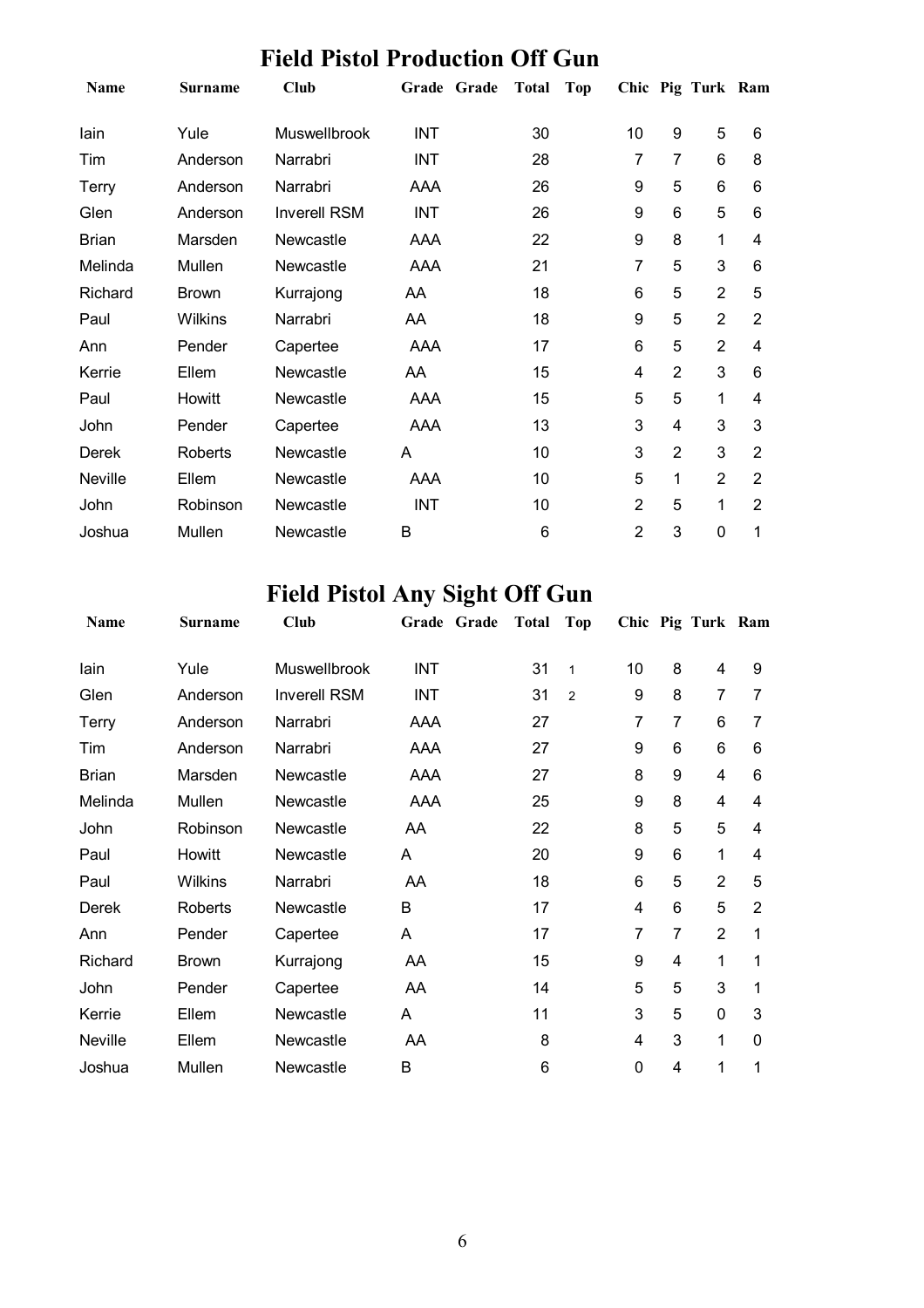## **100m Production**

| Name         |            | <b>Surname</b> | <b>Club</b>         | Grade Total Shoot |    |                         | Chick          | Pig              | Turk Ram                 |                |
|--------------|------------|----------------|---------------------|-------------------|----|-------------------------|----------------|------------------|--------------------------|----------------|
| Grade        | <b>INT</b> |                |                     |                   |    |                         |                |                  |                          |                |
| David        |            | Dewsbury       | Narrabri            |                   | 39 |                         | 10             | 10               | 9                        | 10             |
| lain         |            | Yule           | Muswellbrook        |                   | 37 |                         | 10             | 9                | 9                        | 9              |
| Tim          |            | Anderson       | Narrabri            |                   | 37 | 3                       | 10             | 10               | 8                        | 9              |
| Glen         |            | Anderson       | <b>Inverell RSM</b> |                   | 37 | $\overline{\mathbf{4}}$ | 10             | 10               | 8                        | 9              |
| Richard      |            | <b>Brown</b>   | Kurrajong           |                   | 36 |                         | 10             | 9                | 10                       | 7              |
| Neville      |            | Ellem          | Newcastle           |                   | 26 |                         | 6              | $\boldsymbol{9}$ | $\overline{7}$           | 4              |
| Grade        | AAA        |                |                     |                   |    |                         |                |                  |                          |                |
| Melinda      |            | Mullen         | Newcastle           |                   | 34 |                         | 9              | $\boldsymbol{9}$ | 9                        | $\overline{7}$ |
| Paul         |            | Wilkins        | Narrabri            |                   | 32 |                         | 9              | 10               | $\overline{7}$           | 6              |
| <b>Brian</b> |            | Marsden        | Newcastle           |                   | 30 |                         | 8              | 9                | 7                        | 6              |
| Terry        |            | Anderson       | Narrabri            |                   | 26 |                         | 8              | $\boldsymbol{9}$ | $\overline{7}$           | $\mathbf{2}$   |
| John         |            | Robinson       | Newcastle           |                   | 18 |                         | 6              | $\overline{7}$   | $\overline{2}$           | 3              |
| Grade        | AA         |                |                     |                   |    |                         |                |                  |                          |                |
| Paul         |            | Howitt         | Newcastle           |                   | 33 |                         | 9              | 10               | $\overline{\mathcal{A}}$ | 10             |
| Jack         |            | Ford           | Narrabri            |                   | 33 |                         | 9              | 10               | $\overline{7}$           | $\overline{7}$ |
| Darren       |            | Parsons        | Newcastle           |                   | 30 |                         | 10             | 10               | 5                        | 5              |
| Grade        | A          |                |                     |                   |    |                         |                |                  |                          |                |
| <b>Derek</b> |            | <b>Roberts</b> | Newcastle           |                   | 26 |                         | 7              | 9                | 4                        | 6              |
| Janice       |            | Wilkins        | Narrabri            |                   | 22 |                         | 8              | 5                | 3                        | 6              |
| Ann          |            | Pender         | Capertee            |                   | 15 |                         | $\overline{7}$ | $6\phantom{1}$   | 1                        | 1              |
| Grade        | B          |                |                     |                   |    |                         |                |                  |                          |                |
| Joshua       |            | Mullen         | Newcastle           |                   | 8  |                         | 3              | 3                | $\mathbf 0$              | $\overline{2}$ |

#### **100m Revolver**

| Name         | <b>Surname</b> | Club                | Grade Total Shoot | Chick | Pig | Turk Ram |    |
|--------------|----------------|---------------------|-------------------|-------|-----|----------|----|
| Grade        | <b>INT</b>     |                     |                   |       |     |          |    |
| Glen         | Anderson       | <b>Inverell RSM</b> | 39                | 10    | 10  | 9        | 10 |
| lain         | Yule           | Muswellbrook        | 36                | 10    | 10  | 7        | 9  |
| Tim          | Anderson       | Narrabri            | 36                | 9     | 10  | 10       | 7  |
| David        | Dewsbury       | Narrabri            | 36                | 10    | 10  | 9        | 7  |
| Richard      | <b>Brown</b>   | Kurrajong           | 27                | 9     | 8   | 5        | 5  |
| Grade        | AAA            |                     |                   |       |     |          |    |
| Paul         | Wilkins        | Narrabri            | 34                | 10    | 10  | 6        | 8  |
| Neville      | Ellem          | Newcastle           | 33                | 10    | 10  | 7        | 6  |
| Jack         | Ford           | Narrabri            | 32                | 10    | 9   | 5        | 8  |
| Terry        | Anderson       | Narrabri            | 28                | 10    | 7   | 4        | 7  |
| <b>Brian</b> | Marsden        | Newcastle           | 21                | 6     | 5   | 5        | 5  |
| Melinda      | Mullen         | Newcastle           | 12                | 6     | 3   | 2        | 1  |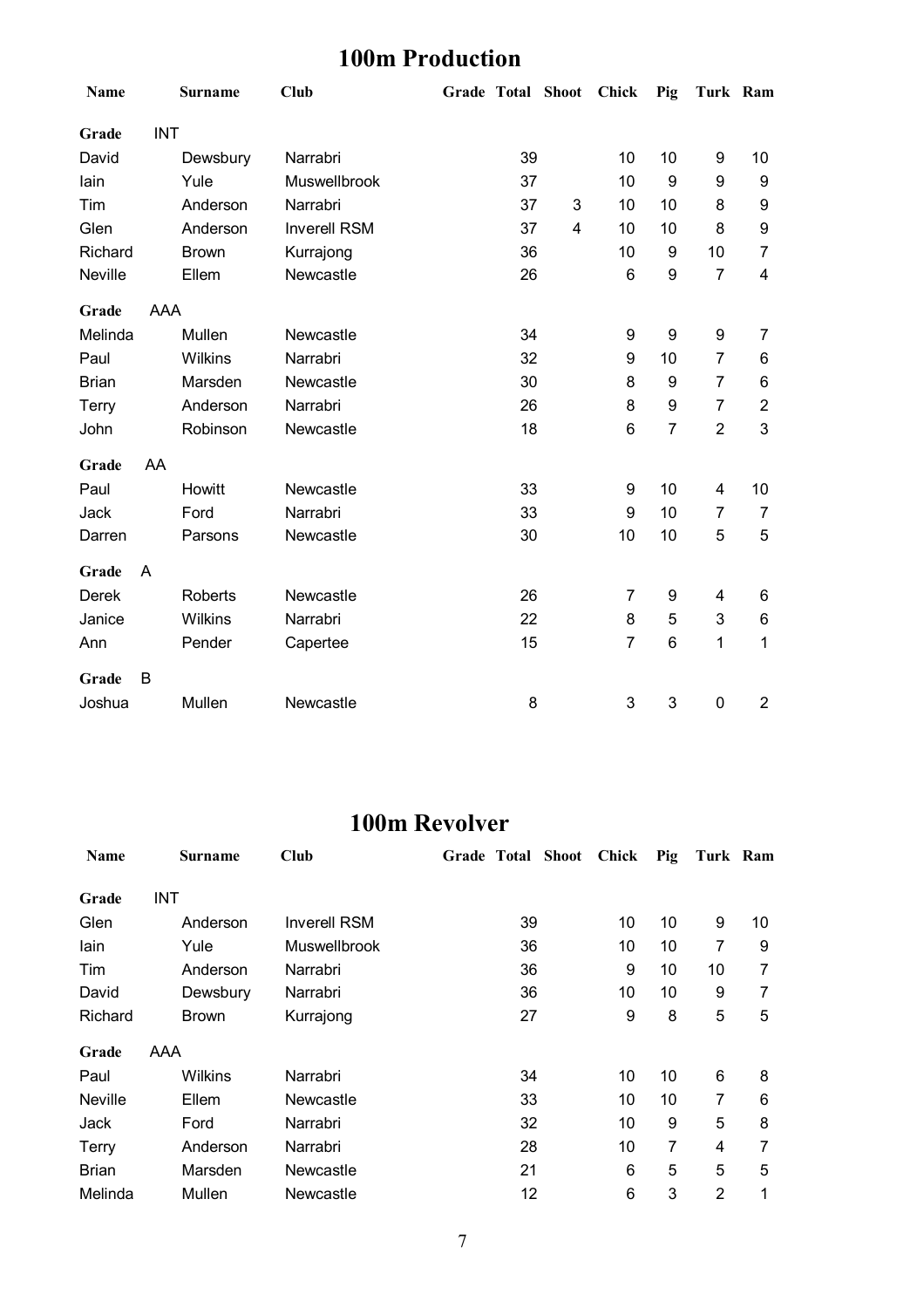| Grade  | AA |                |           |    |                |                |                |                |
|--------|----|----------------|-----------|----|----------------|----------------|----------------|----------------|
| Paul   |    | Howitt         | Newcastle | 27 | 5              | 9              | 7              | 6              |
| Darren |    | Parsons        | Newcastle | 26 | 9              | 6              | 5              | 6              |
| Kerrie |    | Ellem          | Newcastle | 24 | 8              | 6              | 6              | 4              |
| John   |    | Robinson       | Newcastle | 23 | 6              | 7              | 4              | 6              |
| Derek  |    | <b>Roberts</b> | Newcastle | 21 | 7              | 7              | 3              | 4              |
| Grade  | A  |                |           |    |                |                |                |                |
| Janice |    | Wilkins        | Narrabri  | 13 | 4              | 6              | $\overline{2}$ | 1              |
| Ann    |    | Pender         | Capertee  | 8  | $\overline{2}$ | $\overline{2}$ | $\overline{2}$ | $\overline{2}$ |
| John   |    | Pender         | Capertee  | 6  | 3              | 3              | 0              | 0              |
| Grade  | В  |                |           |    |                |                |                |                |
| Joshua |    | Mullen         | Newcastle | 11 | 4              | 4              | 1              | 2              |

## **100m Standing**

| Name         |            | <b>Surname</b> | <b>Club</b>         | Grade Total Shoot | <b>Chick</b>   | Pig            | Turk Ram       |                           |
|--------------|------------|----------------|---------------------|-------------------|----------------|----------------|----------------|---------------------------|
| Grade        | <b>INT</b> |                |                     |                   |                |                |                |                           |
| Glen         |            | Anderson       | <b>Inverell RSM</b> | 29                | 9              | 8              | 5              | $\overline{7}$            |
| lain         |            | Yule           | Muswellbrook        | 29                | 10             | $\overline{7}$ | 6              | $\,6$                     |
| Melinda      |            | Mullen         | Newcastle           | 19                | $\overline{7}$ | 6              | $\overline{2}$ | $\overline{\mathbf{4}}$   |
| Tim          |            | Anderson       | Narrabri            | 19                | 8              | $\overline{7}$ | $\mathbf{1}$   | 3                         |
| Grade        | AAA        |                |                     |                   |                |                |                |                           |
| David        |            | Dewsbury       | Narrabri            | 24                | 6              | 8              | 4              | 6                         |
| Neville      |            | Ellem          | Newcastle           | 24                | 8              | 5              | 7              | 4                         |
| Terry        |            | Anderson       | Narrabri            | 23                | 9              | 6              | 3              | 5                         |
| John         |            | Robinson       | Newcastle           | 15                | 5              | 5              | $\mathbf{1}$   | $\overline{\mathbf{4}}$   |
| <b>Brian</b> |            | Marsden        | Newcastle           | 15                | 6              | $\,6\,$        | 1              | $\boldsymbol{2}$          |
| Grade        | AA         |                |                     |                   |                |                |                |                           |
| Jack         |            | Ford           | Narrabri            | 19                | $\overline{7}$ | $\overline{7}$ | $\overline{2}$ | $\ensuremath{\mathsf{3}}$ |
| Richard      |            | <b>Brown</b>   | Kurrajong           | 16                | 5              | 5              | 4              | $\overline{2}$            |
| Paul         |            | Wilkins        | Narrabri            | 9                 | 3              | 4              | $\overline{2}$ | $\pmb{0}$                 |
| John         |            | Pender         | Capertee            | 5                 | 1              | 1              | $\mathbf 0$    | 3                         |
| Grade        | A          |                |                     |                   |                |                |                |                           |
| Paul         |            | Howitt         | Newcastle           | 17                | 6              | 4              | 3              | 4                         |
| <b>Derek</b> |            | Roberts        | Newcastle           | 13                | 6              | 4              | 0              | $\mathfrak{B}$            |
| Ann          |            | Pender         | Capertee            | 11                | 4              | 6              | $\mathbf{1}$   | $\pmb{0}$                 |
| Darren       |            | Parsons        | Newcastle           | 9                 | 4              | $\overline{2}$ | $\mathbf{1}$   | $\overline{2}$            |
| Grade        | B          |                |                     |                   |                |                |                |                           |
| Joshua       |            | Mullen         | Newcastle           | 6                 | $\overline{2}$ | $\overline{2}$ | $\pmb{0}$      | $\boldsymbol{2}$          |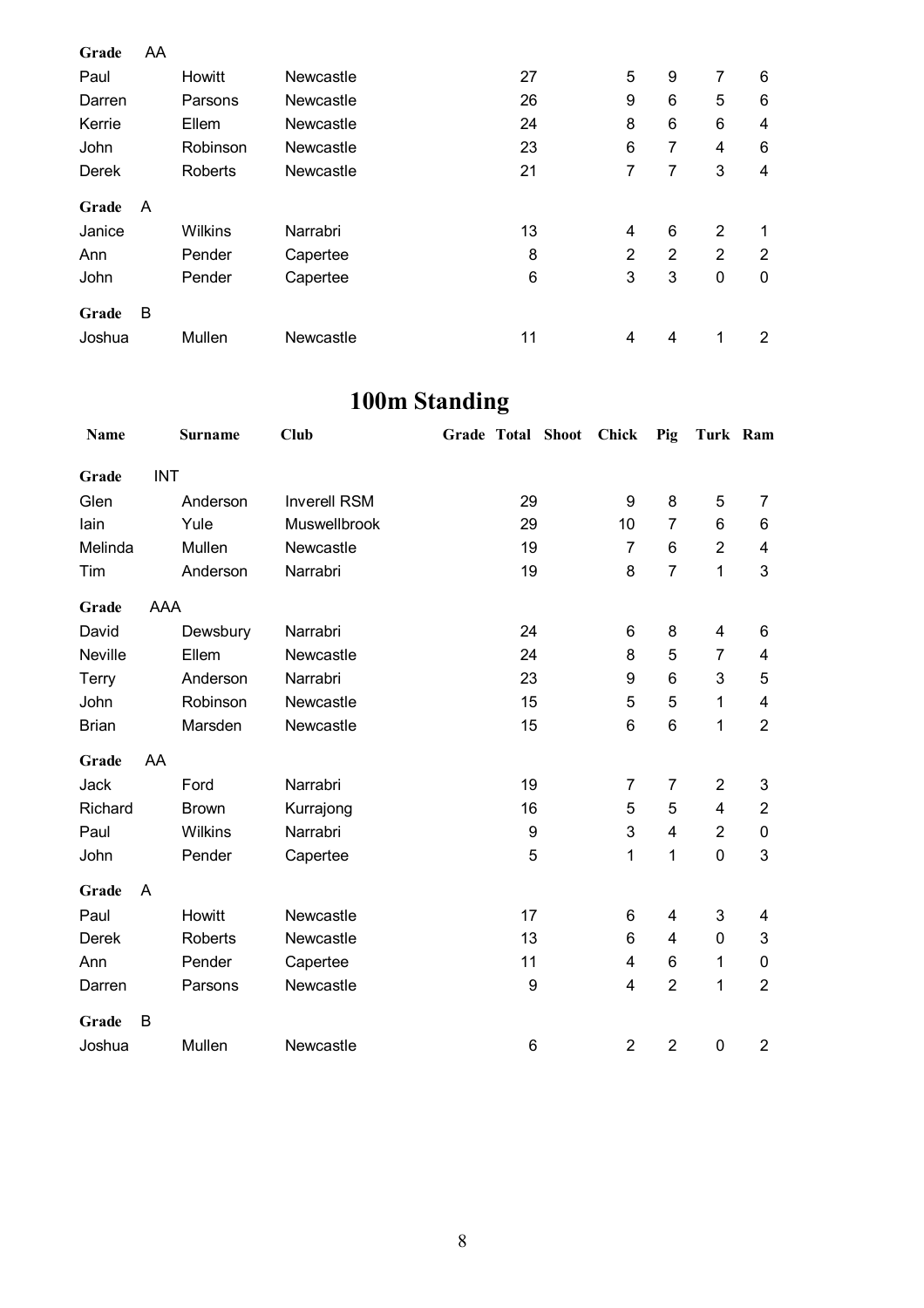#### **100m Unlimited**

| Name           |            | <b>Surname</b> | <b>Club</b>         | Grade Total Shoot |                  | <b>Chick</b>     |                  | Pig Turk Ram            |                           |
|----------------|------------|----------------|---------------------|-------------------|------------------|------------------|------------------|-------------------------|---------------------------|
| Grade          | <b>INT</b> |                |                     |                   |                  |                  |                  |                         |                           |
| Glen           |            | Anderson       | <b>Inverell RSM</b> |                   | 33               | $\boldsymbol{9}$ | 10               | $\overline{7}$          | $\overline{7}$            |
| Grade          | AAA        |                |                     |                   |                  |                  |                  |                         |                           |
| David          |            | Dewsbury       | Narrabri            |                   | 34               | 10               | 9                | 5                       | 10                        |
| lain           |            | Yule           | Muswellbrook        |                   | 33               | 10               | 10               | 6                       | $\overline{7}$            |
| Richard        |            | <b>Brown</b>   | Kurrajong           |                   | 31               | 10               | 9                | 6                       | 6                         |
| Tim            |            | Anderson       | Narrabri            |                   | 30               | 10               | $\boldsymbol{9}$ | 3                       | 8                         |
| Grade          | AA         |                |                     |                   |                  |                  |                  |                         |                           |
| Melinda        |            | Mullen         | Newcastle           |                   | 28               | 9                | 8                | 4                       | 7                         |
| Jack           |            | Ford           | Narrabri            |                   | 27               | 10               | $\overline{7}$   | 4                       | 6                         |
| Paul           |            | Wilkins        | Narrabri            |                   | 26               | 10               | 5                | 6                       | 5                         |
| Terry          |            | Anderson       | Narrabri            |                   | 24               | $6\phantom{1}$   | 9                | $\overline{\mathbf{4}}$ | 5                         |
| Paul           |            | Howitt         | Newcastle           |                   | 21               | 9                | 5                | 3                       | $\overline{\mathbf{4}}$   |
| <b>Neville</b> |            | Ellem          | Newcastle           |                   | 21               | 4                | $\overline{7}$   | 7                       | $\ensuremath{\mathsf{3}}$ |
| Kerrie         |            | Ellem          | Newcastle           |                   | 19               | 6                | 5                | 4                       | 4                         |
| <b>Brian</b>   |            | Marsden        | Newcastle           |                   | 18               | 8                | 4                | 0                       | 6                         |
| John           |            | Robinson       | Newcastle           |                   | 10               | 5                | 4                | $\pmb{0}$               | $\mathbf{1}$              |
| Grade          | A          |                |                     |                   |                  |                  |                  |                         |                           |
| Darren         |            | Parsons        | Newcastle           |                   | 23               | 6                | $\overline{7}$   | $\overline{\mathbf{4}}$ | $6\phantom{1}$            |
| Grade          | B          |                |                     |                   |                  |                  |                  |                         |                           |
| <b>Derek</b>   |            | Roberts        | Newcastle           |                   | 19               | 4                | 7                | 3                       | 5                         |
| Joshua         |            | Mullen         | Newcastle           |                   | $\boldsymbol{9}$ | 3                | 1                | 1                       | 4                         |
| Janice         |            | Wilkins        | Narrabri            |                   | 9                | $\overline{2}$   | 4                | 3                       | $\mathbf 0$               |

### **Field Pistol Production**

| Name         | <b>Surname</b> | Club                | <b>Grade Total Shoot</b> | Chick          | Pig | Turk Ram       |                |
|--------------|----------------|---------------------|--------------------------|----------------|-----|----------------|----------------|
| Grade        | <b>INT</b>     |                     |                          |                |     |                |                |
| lain         | Yule           | <b>Muswellbrook</b> | 30                       | 10             | 9   | 5              | 6              |
| Tim          | Anderson       | Narrabri            | 28                       | 7              | 7   | 6              | 8              |
| Glen         | Anderson       | <b>Inverell RSM</b> | 26                       | 9              | 6   | 5              | 6              |
| John         | Robinson       | Newcastle           | 10                       | $\overline{2}$ | 5   | 1              | 2              |
| Grade        | AAA            |                     |                          |                |     |                |                |
| Terry        | Anderson       | Narrabri            | 26                       | 9              | 5   | 6              | 6              |
| <b>Brian</b> | Marsden        | Newcastle           | 22                       | 9              | 8   | 1              | 4              |
| Melinda      | Mullen         | Newcastle           | 21                       | 7              | 5   | 3              | 6              |
| Ann          | Pender         | Capertee            | 17                       | 6              | 5   | $\overline{2}$ | 4              |
| Paul         | Howitt         | Newcastle           | 15                       | 5              | 5   | 1              | 4              |
| John         | Pender         | Capertee            | 13                       | 3              | 4   | 3              | 3              |
| Neville      | Ellem          | Newcastle           | 10                       | 5              | 1   | 2              | $\overline{2}$ |